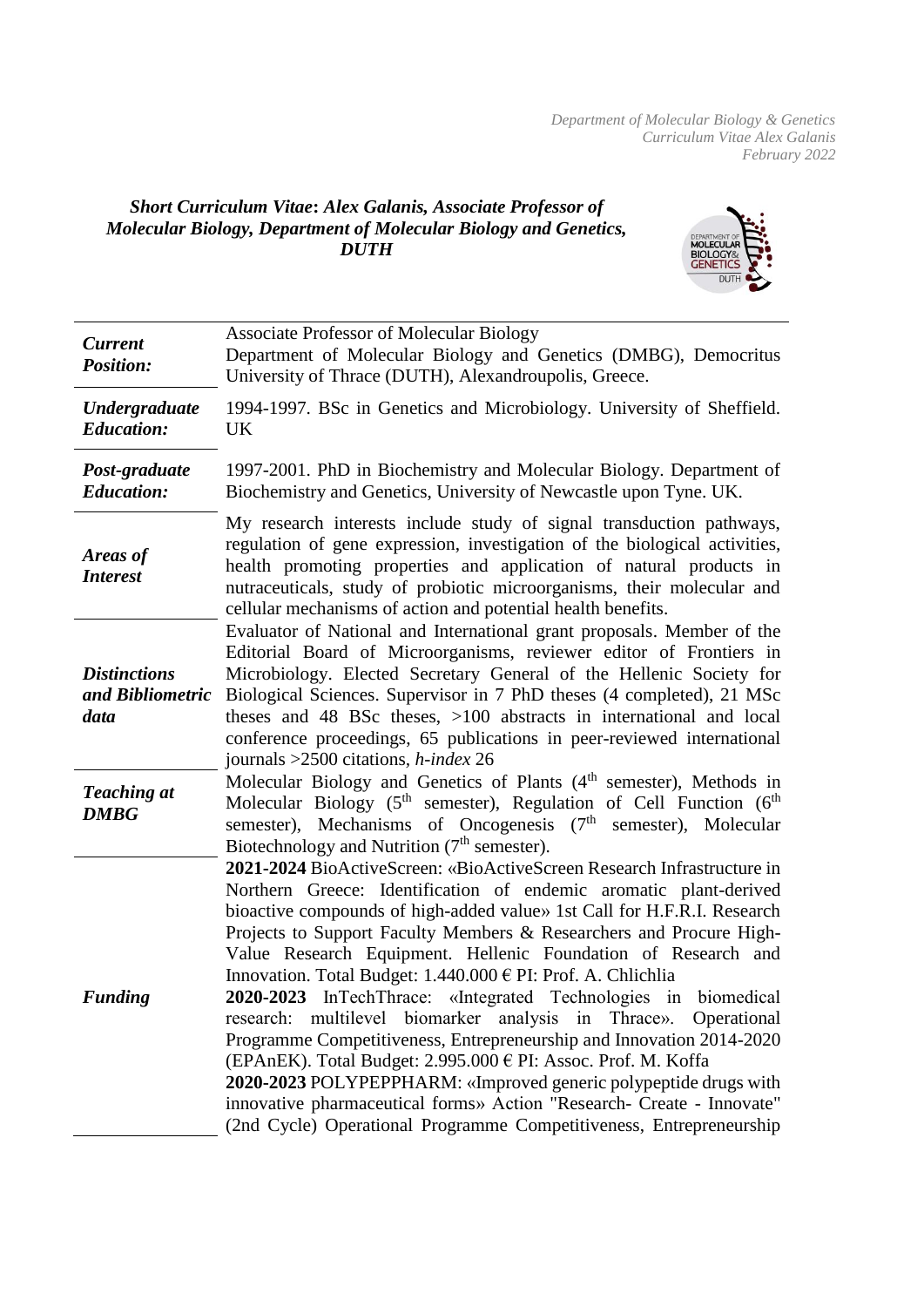and Innovation 2014-2020 (EPAnEK). Total Budget:  $999.581,30 \text{ E}$  / DUTH Budget:  $340.785,00 \in$  DUTH PI: Prof. R. Sandaltzopoulos

**2020-2023** APOIKIA: «Ancient DNA analysis in novel multidisciplinary approach of ancient Corinthian colonization. Ancient Amvrakia and Ancient Tenea as demonstration examples». Special Actions "Aquaculture" - "Industrial Materials" - "Open Innovation In Culture". Operational Programme Competitiveness, Entrepreneurship and Innovation 2014-2020 (EPAnEK). Total Budget: 794.765,52  $\epsilon$  / DUTH Budget: 171.053,21 € DUTH PI: Assoc. Prof. C. Papageorgopoulou

**2020-2022** RESBIOS: «RESponsible research and innovation grounding practices in BIO Sciences». Horizon 2020, Work Programme 2018-2020 "Grounding RRI practices in research funding and performing organisations" Call "Science with and for Society". Total Budget: 1.499.940,00 € / DUTH Budget: 95.250,00 € DUTH PI: Assoc. Prof. A. Pappa

**2017-2021** ELIXIR: «ELIXIR-GR: Hellenic Research Infrastructure for the Management and Analysis of Data from the Biological Sciences» Action: ["Reinforcement of the Research and Innovation Infrastructure"](http://www.antagonistikotita.gr/epanek_en/proskliseis.asp?id=28&cs=), Operational Programme "Competitiveness, Entrepreneurship and Innovation" co-financed by Greece and the European Union (European Regional Development Fund). Total Budget:  $3.991.100,00 \in /$  DUTH Budget: 198.625.00  $\epsilon$  DUTH PI: Assoc. Prof. A. Galanis

**2017-2021** OPENSCREEN-GR: « An Open Access Research Infrastructure of Chemical Biology and Targeted-Based Screening Technologies for Human and Animal Health, Agriculture and the Environment» Action: ["Reinforcement of the Research and Innovation](http://www.antagonistikotita.gr/epanek_en/proskliseis.asp?id=28&cs=)  [Infrastructure"](http://www.antagonistikotita.gr/epanek_en/proskliseis.asp?id=28&cs=), Operational Programme "Competitiveness, Entrepreneurship and Innovation" co-financed by Greece and the European Union (European Regional Development Fund). Total Budget: 3.025.090,09 € / DUTH Budget: 229.100,00 € DUTH PI: Assoc. Prof. A. Pappa

**2015-2021** MARISURF: «Novel, sustainable, marine bio-surfactant / bioemulsifiers for commercial exploitation» HORIZON 2020 - research and innovation framework program. Total Budget:  $4.749.647,00 \text{ } \in / \text{ MBG}$ Budget:  $203.750,00 \in$  DUTH PI: Assoc. Prof. A. Pappa

|                       | 1. Kiousi D, et al., The Clash of Microbiomes: From the Food Matrix to<br>the Host Gut. Microorganisms. $2022$ Jan $6;10(1):116$ . doi: |
|-----------------------|-----------------------------------------------------------------------------------------------------------------------------------------|
|                       | 10.3390/microorganisms10010116.                                                                                                         |
| <b>Representative</b> | 2. Tegopoulos K, et al., Genomic and Phylogenetic Analysis of                                                                           |
| recent                | <i>Lactiplantibacillus plantarum L125</i> , and Evaluation of Its Anti-                                                                 |
| publications          | Proliferative and Cytotoxic Activity in Cancer Cells. Biomedicines.                                                                     |
|                       | 2021 Nov 19;9(11):1718. doi: 10.3390/biomedicines9111718.                                                                               |
|                       | 3. Stergiou O, et al., Whole-Genome Sequencing, Phylogenetic and                                                                        |
|                       |                                                                                                                                         |

Genomic Analysis of *Lactiplantibacillus pentosus* L33, a Potential